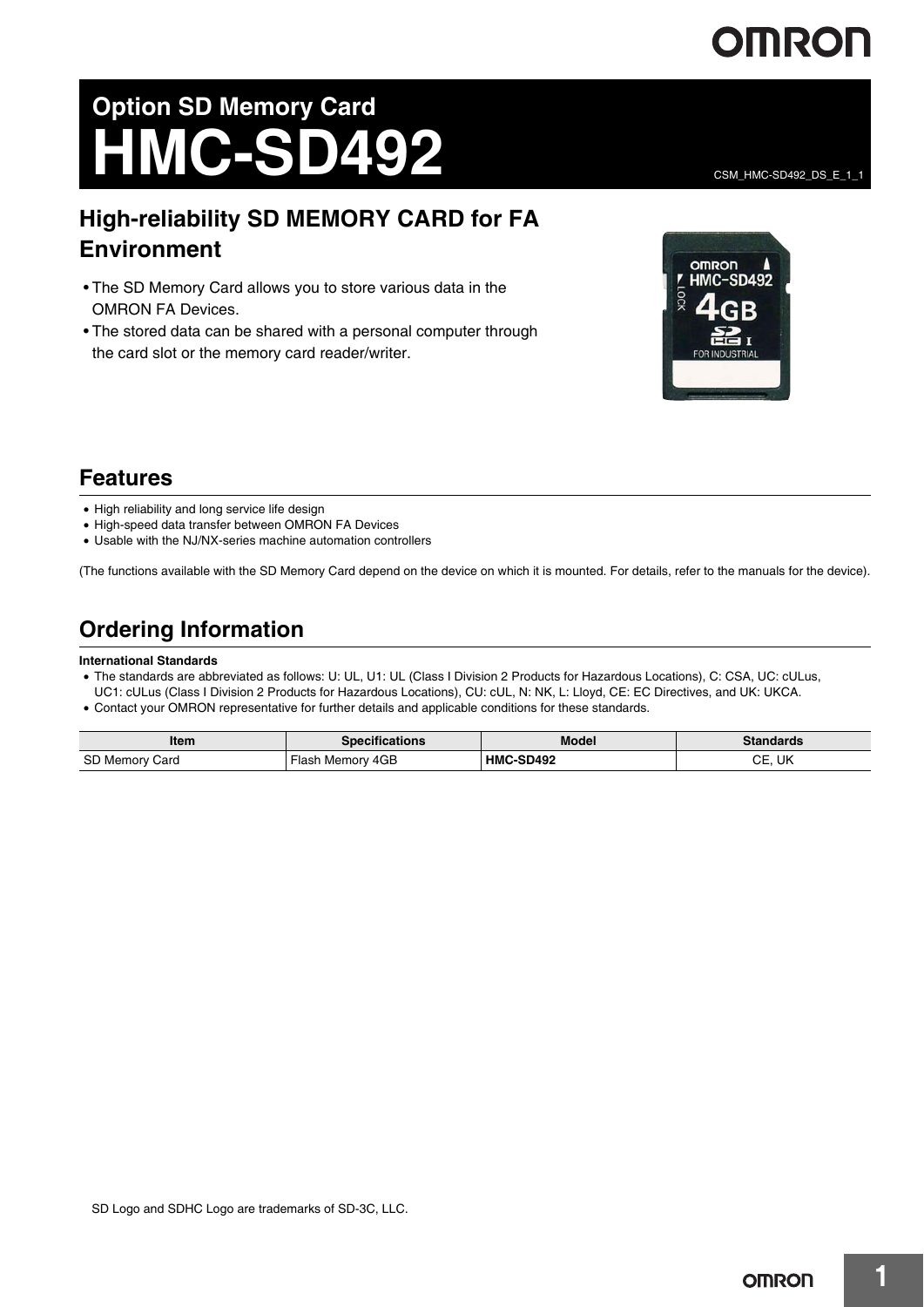## **HMC-SD492**

## **General Specifications**

| <b>Item</b>                          |                               | <b>Specificatons</b>                                                                                                                                                                                                 |  |
|--------------------------------------|-------------------------------|----------------------------------------------------------------------------------------------------------------------------------------------------------------------------------------------------------------------|--|
| <b>Common specifications</b>         | Capacity                      | 4GB                                                                                                                                                                                                                  |  |
|                                      | <b>Dimensions</b>             | $32$ mm $\times$ 24mm $\times$ 2.1mm (H $\times$ W $\times$ D)                                                                                                                                                       |  |
|                                      | Weight                        | 2g max                                                                                                                                                                                                               |  |
|                                      | Current consumption           | 200mA(3.3V) max *                                                                                                                                                                                                    |  |
|                                      | Operating/storage environment | Ambient operating temperature: 0°C to 70°C /<br>Ambient operating humidity: 10% to 90% (no condensation) *<br>Ambient storage temperature: -20°C to 75°C /<br>Ambient storage humidity: 10% to 90% (no condensation) |  |
|                                      | Write protection              | Provided                                                                                                                                                                                                             |  |
| <b>Factory default specification</b> | Type of file system           | FAT32                                                                                                                                                                                                                |  |

\* These values depend on the device on which the card is mounted. The value in the user's manual for the device takes priority if it is written.

# **Write Protection**

You will not be able to write to the SD Memory Card if the key is set to the LOCK position. (Use this setting to prevent overwriting.)



# **Detecting SD Memory Card Life Expiration**

You can detect the remaining life of the SD Memory Card used in a NJ/NX-series Controller.

- The remaining life can be notified with the following functions.
- System-defined variable \_Card1Deteriorated (SD Memory Card Life Warning Flag)
- SD Memory Card Life Exceeded (Observation) event

For details, refer to the NJ/NX-series CPU Unit Hardware User's Manual (Cat. No. W500).

# **Precautions for Correct Use**

Read the following precautions carefully before using an SD Memory Card. For details, refer to user's manuals for the device on which the card is mounted.

## **Formatting**

The SD Memory Cards are formatted and shipped, so you do not need to format the card by yourself after purchasing. To format the SD Memory Card after using, perform the formatting operation on the device on which the card is usually mounted.

## **Service Life**

The SD Memory Card uses flash memory, and so its service life is limited. When the end of the SD Memory Card's service life approaches, the ability to write data is lost, and data is sometimes not retained after writing. The service life depends on the size of the data that is written and on the ambient temperature. For the unlikely event that data is lost, it is recommended to periodically back up data.

## **Installing and Removing**

To install and remove the SD Memory Card, follow the user's manuals for the device on which the card is mounted. Never remove the SD Memory Card while it is accessed. Otherwise the data may not be written correctly, or at worst, the card may no longer be usable.